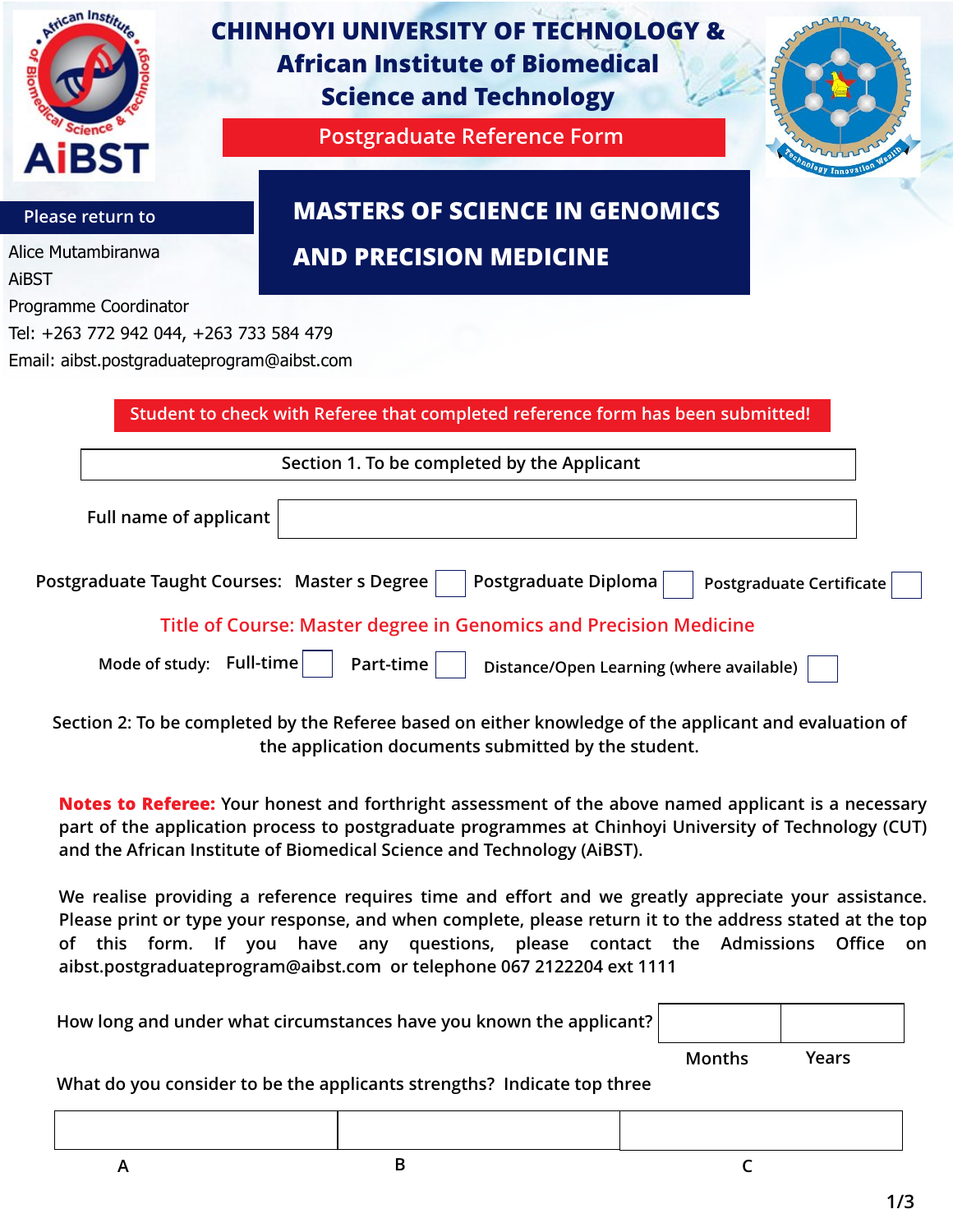

**What do you consider to be the applicants weaknesses? Indicate top three**

 **Using the chart below, please rate the applicant relative to other students or employees whom you have known in a similar capacity. Please indicate the group with whom you are comparing the applicant(e.g. Student co-workers, e.t.c):** 

|                                  | Outstanding (Top<br>5%) | Excellent (6-<br>20%) | Good (21-<br>30%) | Average (31-<br>40%) | Below<br>Average | Unable to<br>Rank |
|----------------------------------|-------------------------|-----------------------|-------------------|----------------------|------------------|-------------------|
| Academic potential               |                         |                       |                   |                      |                  |                   |
| Ability to work with others      |                         |                       |                   |                      |                  |                   |
| Ability to work<br>independently |                         |                       |                   |                      |                  |                   |
| Initiative                       |                         |                       |                   |                      |                  |                   |
| Maturity                         |                         |                       |                   |                      |                  |                   |
| Motivation                       |                         |                       |                   |                      |                  |                   |
| Written communication<br>skills  |                         |                       |                   |                      |                  |                   |
| Oral communication skills        |                         |                       |                   |                      |                  |                   |
| Commitment                       |                         |                       |                   |                      |                  |                   |
| Creativity                       |                         |                       |                   |                      |                  |                   |
| Analytical skills                |                         |                       |                   |                      |                  |                   |

**Please comment on your rankings indicated above, making any additional statements concerning the applicants academic development to date and present performance; expected examination results/qualifications (if appropriate); interpersonal skills; and if the applicant is from overseas, indicate your understanding of their ability to study at postgraduate level in English. (Maximum one page).**